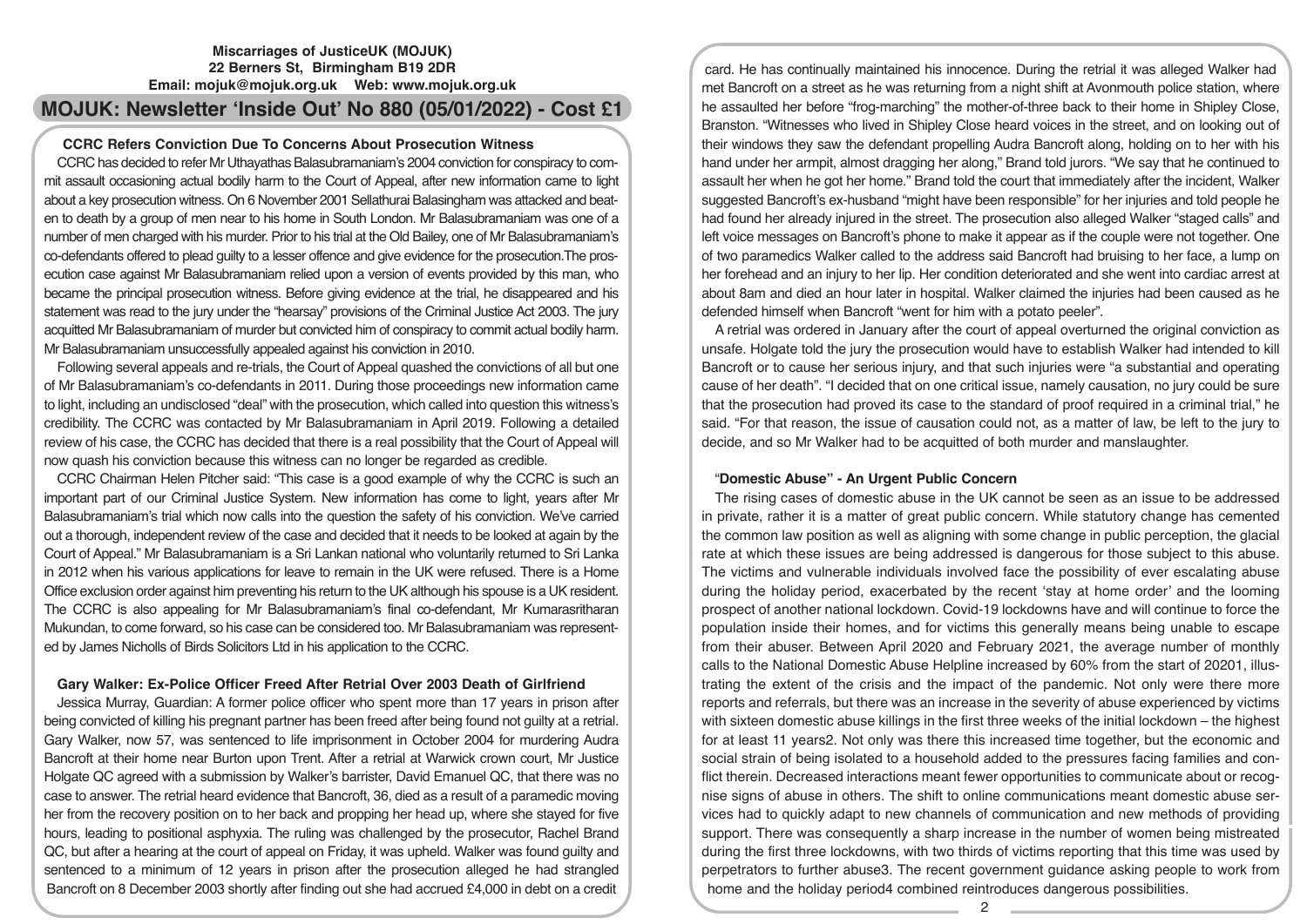### **Unannounced Inspection of HMP Manchester - Prisoners Do Not Trust Prison Staff!**

*(Commenting on the findings of conditions, Peter Dawson, director of the Prison Reform Trust said: "With more and more people serving ever longer sentences, the government has published a white paper that promises 'time well spent' in custody. Its ambitions are good. But this important report on Manchester prison shows just how far there is to travel. Prisoners facing more years inside than ever before are not getting the opportunities they need to progress in their sentence and show they will be safe to release when the time comes. And some very basic elements of a safe, civilised prison regime are lacking, including poor oversight of use of force by staff. The chief inspector rightly highlights the need for consistent long-term leadership locally. The same is true at the centre—ministers need to deliver on the promises they have made.")* 

At the time of our visit it held 624 men, of whom a third were serving indeterminate sentences. The governor had taken on the challenge of transforming the culture of the prison and the mindset of the staff to focus on the rehabilitation of long-sentenced prisoners rather than the needs of a transient local prison population, but much of this work had been delayed or derailed by the COVID-19 pandemic. Some material changes had certainly supported this process – all but a few prisoners were held in single cells, showers had been improved and new kitchens on wings would soon mean prisoners could cook their own food. With COVID-19 restrictions still in place, many prisoners were still spending too long in their cells with few jobs available, very limited offending behaviour programmes and face-to-face education practically non-existent. Staff shortages restricted the number of prisoners who could get to the library, gym or workshops.

One of the themes of this inspection was the lack of trust that prisoners had in prison staff. For example, they did not believe that complaints would be dealt with robustly, they could not get hold of their stored property, the booking line for visits rang unanswered, there was often no response to applications and the vulnerable prisoners on K wing reported high levels of victimisation from staff. The governor had taken some active steps to address this issue, moving his office and those of senior managers onto the wings to increase their visibility to prisoners and staff. He had put in a new system for managing complaints, brought in new quality assurance to respond to allegations of discrimination and he chaired the black prisoner consultation forum. He had also held a drug summit in which staff and prisoners were consulted on how to reduce the supply of drugs, from which leaders had developed a series of actions. At the last inspection we were very critical of the segregation unit and we were pleased to see improvements not only in the physical environment, but in the way men with often very complex needs were helped back into the main prison, with some impressive input from the psychology service in formulating support plans.

The governor had also prioritised improving the staff culture in the prison and the often good and caring interactions we saw with prisoners were evidence that progress was being made. Inspectors who had also been on the previous inspection noticed an improvement in the atmosphere. The prison had recently adopted a new incentive scheme that aimed to improve prisoners' behaviour, though it was too early to see the effects. Leaders had introduced targeted performance management for custodial managers to improve their confidence and competence in leading their teams; this was crucial to transforming the prison culture.

There was, however, much to be done – in some wings, inspectors were struck by the lack of engagement and poor attitudes of some officers. This along with a reluctance to turn on body-worn cameras, the unnecessary use of an aggressive, barking dog to accompany prisoners who were being relocated to the segregation unit, the unwillingness of some staff to challenge disruptive behaviour, the extraordinary strip-searching of prisoners who were

being released and the often poor treatment of those at risk of suicide or self-harm, pointed to the scale of the challenge. The board in the administrative block lists the 10 governors who have led the prison since the turn of the century, a turnover rate that explains why so many deep-set problems remain. If HMP Manchester is to make the transformation from a securityfocused local prison to a category B training prison that rehabilitates the often challenging and complex men in its care, the prison service will need to make sure that this strong and effective governor has the time and money to complete the job. Charlie Taylor, HMCIP

### **Does the Defendant in the Magistrates' Court Get a Fair Hearing?**

Transform Justice: For defendants who have been remanded in custody by the police and are transported to court the next working day there will always be pressure on the defence to get enough information to advise their client. The lawyer arrives in court when the doors open and needs to track down the prosecution papers, absorb them, develop a relationship with a client they may never have met before and advise them on plea in minutes. They may be chided if they are not ready for their slot in court. But there should be no need to have the same rushed process for those who have been bailed and given a set court date. There are often weeks between arrest and charge, and at least three weeks between charge and the first court date. Plenty of time for the defence (if appointed) to contact the prosecution (the CPS), get the evidence against their client and prepare for the first magistrates' court appearance, including advising on whether to plead guilty or not guilty.

Instead, according to the review, many of these cases follow a similar pattern to police remand cases, with the defence arriving at court unprepared, through no fault of their own. The problem starts in police custody, where lawyers seek all the evidence about their client's case before interview, so they can advise them how to approach it. Without good disclosure, a defence representative may well advise their client to go "no comment". If lawyers had better pre-interview disclosure, police interview time would not be wasted and more suspects would be in line to be diverted from prosecution. The government wants defence lawyers to engage more with police after their clients have left police custody, before potential charge. They have even offered a fee for pre-charge defence engagement. Unfortunately this initiative has fallen flat on its face since defence lawyers say they can't embark on engaging with the police pre-charge without assessing whether it would be in their client's interest, and that assessment is not funded.

Defence are funded to prepare for the first appearance of their client in the magistrate's court. But they don't do this if neither side knows who to contact. "The exchange early on of simple contact details, whether by phone or email, between the parties, seems for whatever reason somewhat difficult to achieve…The Review is told that it is often difficult to have an informed discussion with a responsible person at the CPS until very late in the process, and that this is hardly ever possible before the first hearing in the Magistrates' Court". This is a crazy system, but it is also risks defendants' rights to a fair hearing.

"Whatever the root causes, however, the evidence to the Review is that at the first hearing in the Magistrates' Court, many cases are taken "on the hoof" with the defence representatives trying to absorb what may be quite complex facts and take instructions from the client, with very little time to do so, while the client, who has not previously seen the evidence either, is under pressure to decide on a plea at that first hearing in order to earn the maximum credit. Adjournments the Review understands are rarely granted. From the criminal legal aid point of view, it is an inefficient use of public funds for taxpayers' money to be spent coping with these kinds of difficulties and the defendant, quilty or innocent, is surely entitled to better treatment by the system".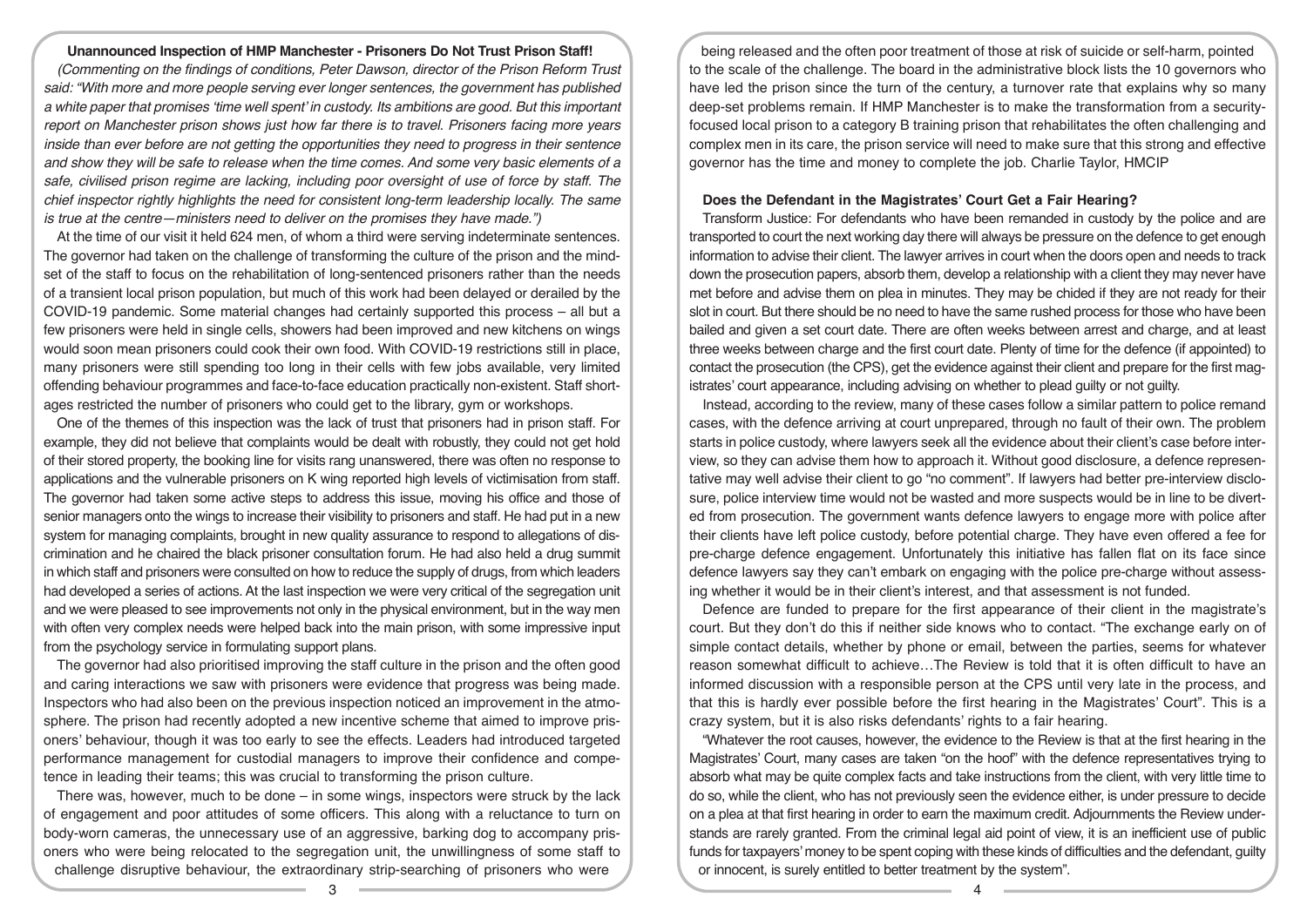Even when at court, there are disclosure problems – Lord Bellamy cites evidence from the London Criminal Solicitors' Association that lawyers are handed 50 page bundles on the day and, even then, evidence is often missing. He concludes: "Whatever the pressures, a defendant is entitled in my view to reasonable treatment by the CJS. When it comes in particular to the question of what discount a defendant is entitled to receive on sentence, and whether they could reasonably have been expected to plead, or indicate an intention to plead, guilty in the Magistrates' Court, and if so to what offence, I would respectfully hope that the often chaotic conditions described by respondents to the Review are fully taken into account by the sentencing Court. In my personal view, it would be highly regrettable if the underfunding and other difficulties of the CJS were to lead inadvertently or indirectly to a weakening of the golden thread of the common law, that it is for the prosecution to prove its case. To my mind at least a defendant is entitled to know the evidence relied on and have time to consider it before they can be reasonably expected to decide on plea".

Sir Chistopher's assessment of respect for defendants' rights is pretty bleak. But there are three issues not really dealt with in the (excellent) report which already do or could make this situation worse: 1) Unrepresented defendants. There are many not particularly well-off people who are not eligible for legal aid in the magistrates' court. Or some who are just too chaotic to access it. All that Sir Christopher says about disclosure is exponentially worse for those who don't have a lawyer. They are not allowed access to digital case files and hardly ever get papers in advance from the prosecution. They also don't have an understanding of the law to guide them how to plead. My remedy would be to make all defendants in the magistrates' court eligible for free legal advice, as in police custody. 2) Remote hearings. Sir Christopher only mentions these in relation to the efficiency of lawyer's time. Evidence from my own observations and from reading all the research on first hearings in the magistrates' court, strongly suggests that all the shortcomings mentioned in the review are exacerbated if the defendant and/or lawyer is on a video link. It is more difficult for them to communicate with their lawyer and extremely difficult to engage with disclosure material such as CCTV. 3) Online pleas. The government is legislating for defendants, unrepresented or represented, to enter guilty/not guilty pleas online. Clearly lawyers will want full disclosure before they advise a client on an online plea, but the present chaotic approach suggests that this will not happen. So pleas may be entered online without full information or, alternatively, the whole entering plea process will be beset with delays. *'Transform Justice' hope the Ministry of Justice heeds Sir Christopher's warnings both about miserly legal aid fees and the threats to defendant's rights from broader system issues.* 

#### **A Distorted Vision of Human Rights**

Nicholas Reed Langen, Justice Gap: When the country thinks of who benefits from human rights, it is groups such as criminals, illegal immigrants, or benefits scroungers that seem to be foremost in the nation's collective consciousness. Rather than accept that human rights exist to protect us all, the British population has adopted a reductive understanding of human rights, something for the few, not the many. Such a flawed perception has placed human rights on unstable ground, and has made them susceptible to unscrupulous governments, like that led by the current prime minister.

This flawed perception is one of the conclusions of the Independent Human Rights Act Review (IHRAR), which is an extensive and thoughtful review of the operation of the Human Rights Act (HRA) over the twenty years it has been in force. Much like the other independent review recently commissioned by the government, that time on administrative law, the IHRAR's panel has refused to buy into the government's rhetoric on human rights. Instead of supporting the notion that there

is some crisis of human rights, with the courts interfering left, right and centre with democratic decision making, it emphasises that the most significant reform needed is in public education – ensuring the nation has a more accurate understanding of the role and operation of human rights. For a government in desperate need of some good news, and one almost as desperate for a reason to clip the judiciary's wings, this certainly not the conclusion No. 10 was hoping for. True to form, however, they have ignored the substance of the independent report, with the government's Human Rights Consultation, published last week, maintaining their distorted vision of human rights.

This consultation document is more propaganda than substance, with the government resolutely ignoring the instruction of the IHRAR, and trying to stoke a conflict over human rights that simply does not exist. The introduction offers up a hagiographic vision of the UK's human rights' past, celebrating our 'tradition of human rights and civil liberties', and observing – with little trace of irony – how the 17th century saw 'successive generations [struggle] with a central government seeking to claim increasing powers for itself'. Beyond this, the document's authors are keen to imply that while everyone may have human rights, perhaps not everyone should. It singles out human rights claims by 'people who have shown…a flagrant disregard for the rights of others', like 'foreign offenders who have committed serious crimes', for condemnation. Homegrown offenders do not escape persecution either, with the document focussing on John Hirst, the prisoner who challenged the legality of prisoners' losing their right to vote. He had been found guilty of manslaughter for killing his landlady with an axe, with the document specifically drawing attention to the nature of his crime, trying to override people's logic with their base emotions. 'Why should an axe-murderer get to vote?' it all but asks.

But rather than openly acknowledge that it simply doesn't think some people should benefit from human rights, the government generally lacks the courage of its convictions. It prefers to suggest it is the character of cases that undesirables like prisoners are bringing which is the issue, as they are 'flimsy' claims, which are clogging up the courts and costing the taxpayers' money. Curiously, little mention is made of the hopeless cases that the government insists on defending at vast expense rather than settling, like the mass of Windrush cases that are still winding their way through the courts, or the unlawful detention lawsuits brought by people like those giving evidence before the ongoing Brook House Inquiry.

The government is forced to turn to such rhetoric because it has few proposals of substance to make. One of the more significant reforms would be the introduction of a permission stage to human rights cases, requiring claimants to show 'significant disadvantage' to their rights for a claim to proceed. Such a hurdle may check some claims, but much would depend on how high judges decide to set the bar – and it also ignores the fact that cases without merit can already be struck out by the court, and that applications to do so were almost certainly made in the cases identified in the proposals, and judges decided they had enough merit to warrant being heard in full.

Other changes within the proposal are almost certain to run into trouble with the Strasbourg court. It proposes that immigrants due to be deported should be prevented from relying on certain rights, like the Article 8 right to a family and private life, in trying to overturn their deportation order, or that courts should not be able to overturn deportation orders unless they are 'obviously flawed'. While these would meaningfully change the law, they would almost certainly be found to violate the ECHR by Strasbourg, with the UK's international obligations – specifically, being a signatory to the European Convention on Human Rights – obliging it to remedy them.

Of course, as we are all too frequently reminded now, Parliament is sovereign, and if it decides not to respond to such a judgment, there is no way in domestic law that it can be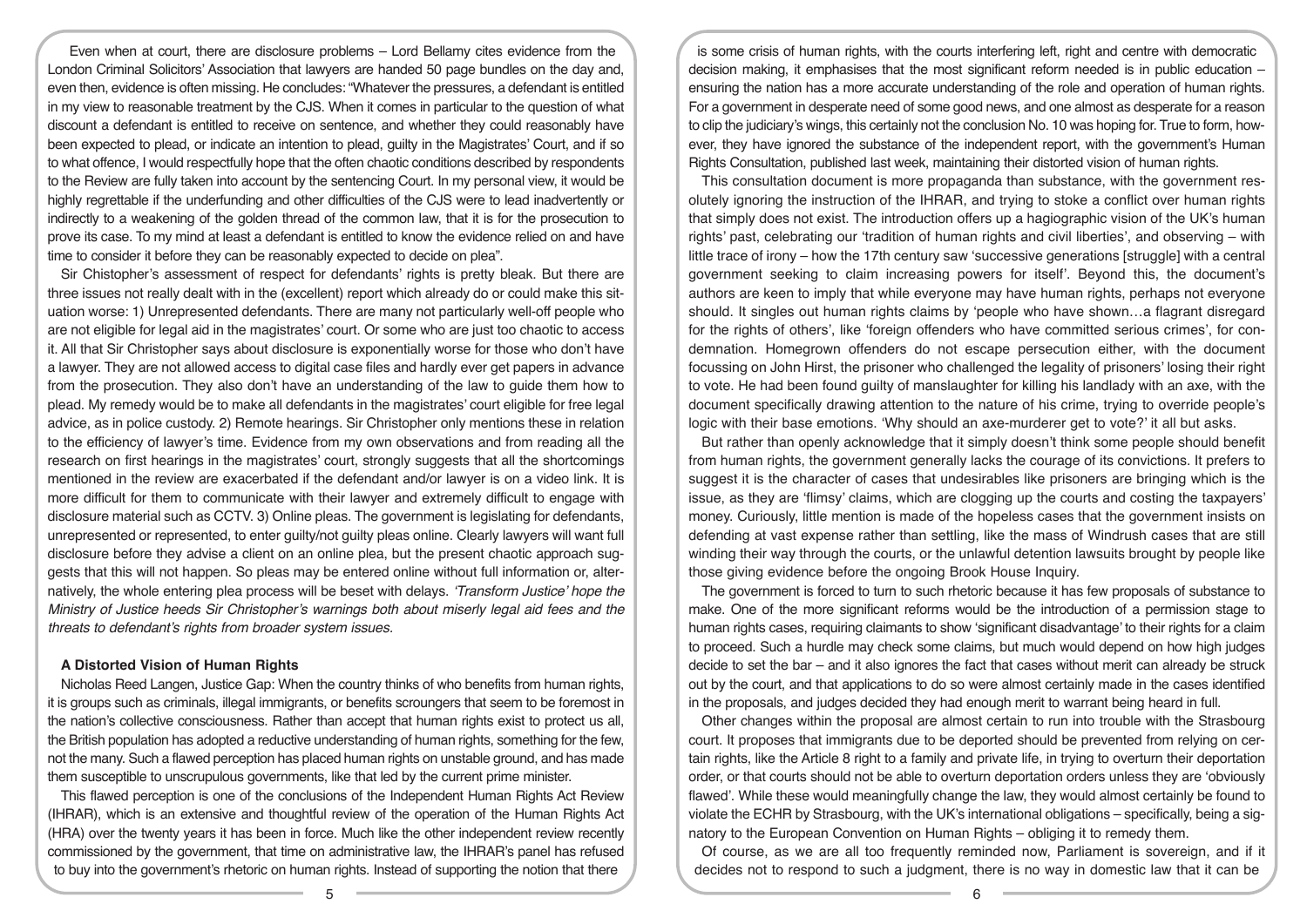forced to. Despite this, the government still wants to make clear that Parliament 'has the last word on how to respond to adverse rulings'. It suggests a 'democratic shield', with its proposed legislative clause providing that 'judgments of the European Court of Human Rights…cannot affect the right of Parliament to legislate, or otherwise affect the constitutional principle of parliamentary sovereignty'. This is nothing but unnecessary posturing, impressing only the ignorant, who will see it is 'Parliament standing up to Europe'.

Ultimately, the government is limited in what it can do to human rights as it will not withdraw from the ECHR. This is one thing to the government's credit – of the European states, only totalitarian Belarus is outside – but rather than acknowledge the good that the ECHR does, and properly educate the public, Johnson and his Cabinet would prefer to stoke the UK population's latent Euroscepticism once more. Beyond the rhetoric, there is little tangible here, with even some of the court reforms, like the explicit recognition that the Supreme Court does not have to follow the judgments of the ECtHR, just recognising current practice, albeit with overblown language. It is the government trying to write British exceptionalism onto the statute books, nothing more. With any luck, this pointless consultation will be quickly kicked into the long grass. If it does, we should hope it stays there.

#### **Outcry After Colorado Trucker Given 110 Years For Fatal Accident**

Dani Anguiano, Guardian: The case of a young Colorado truck driver sentenced to 110 years in prison over his role in a fatal collision has prompted widespread calls for leniency and fueled criticism of the US justice system. On Tuesday 21st December 2021, the Colorado district attorney whose office prosecuted the case asked the court to reconsider the sentence of Rogel Aguilera-Mederos, 26, following the backlash over a punishment that's been called unduly harsh. Aguilera-Mederos was convicted in October of vehicular homicide and other charges related to a deadly crash in April 2019, which occurred while he was hauling lumber in the Rocky Mountain foothills. He has said he was descending a steep portion of the highway when the brakes on his semi-trailer failed, leading to a multi-vehicle pileup and four deaths. The judge in the case has said he was obligated to give Aguilera-Mederos the lengthy sentence based on minimum sentencing laws for the charges, prompting further criticism of the criminal justice system...

More than 4.5 million people have signed a petition calling for Colorado's governor, Jared Polis, to grant clemency to Aguilera-Mederos or commute his sentence. Meanwhile, truckers and civil rights groups have expressed outrage over the sentence. "It is a stark miscarriage of justice," said Domingo Garcia, the president of the League of United Latin American Citizens (Lulac). "Here's a man with no prior criminal record who went to work to feed his family. The brakes go out on his truck. It was a terrible accident. He's given 110 years for the first crime he's ever committed, a crime that was not intentional." Lulac sent a letter to Polis on behalf of Aguilera-Mederos, a Cuban immigrant, requesting a pardon or a reduction of his sentence. Aguilera-Mederos' lawyer has filed a clemency petition to the governor.

Aguilera-Mederos's truck plowed into vehicles that had slowed because of another wreck in the Denver suburb of Lakewood, leading to a chain-reaction collision involving 28 vehicles that ruptured gas tanks and caused a fireball that consumed vehicles and melted parts of the highway. The crash killed Miguel Angel Lamas Arellano, 24, William Bailey, 67, Doyle Harrison, 61, and Stanley Politano, 69. Prosecutors argued that Aguilera-Mederos could have used a runaway ramp alongside the interstate, which is designed to safely stop vehicles that have lost the function of their brakes. But, Aguilera-Mederos testified that he was struggling to avoid traffic and

to shift his truck into lower gear to slow it down. Alexis King, the district attorney whose office prosecuted the case, told the Denver Post that Aguilera-Mederos didn't accept efforts to negotiate a plea deal, and that the convictions recognized the harm caused to victims of the crash. Under the reconsideration motion filed by the district attorney, the court can modify the sentence and go below the mandatory minimum, said Ann England, who teaches in the criminal defense clinic at the University of Colorado law school.

The judge in the case, Bruce Jones, had said the sentence was the mandatory minimum term required under state law, but that a lesser punishment would be appropriate. Mandatory minimum sentencing laws required that sentences on 27 counts of vehicular assault, assault, reckless driving and other charges run consecutively. "I will state that if I had the discretion, it would not be my sentence," he said. Mandatory minimum sentences have helped to drive mass incarceration and overincarceration in Colorado and the US, England said. "I think people should be asking why we have these mandatory minimum prison sentences," England said. Mandatory minimum sentencing takes the discretion out of the courts, and moves the balance of power from the court to the prosecutor, she said. This case, England added, is "a condemnation of the way the system works and the way the mandatory sentencing works". The ACLU of Colorado has condemned the sentence and supports efforts to get the governor to take up the case, said Mark Silverstein, the legal director of the ACLU of Colorado. "The sentence is extraordinary especially in light of facts of this particular case," Silverstein said. "It underscores the problems with the criminal justice system."

At Aguilera-Mederos' sentencing, relatives of those killed in the collision said he should serve time for the crimes. Duane Bailey, the brother of William Bailey, asked the judge to sentence Aguilera-Mederos to at least 20 years, the Post reported. "He made a deliberate and intentional decision that his life was more important than everyone else on the road that day," he said. Aguilera-Mederos wept as he apologized to the victims' families at his sentencing. He asked for their forgiveness. "I am not a murderer. I am not a killer. When I look at my charges, we are talking about a murderer, which is not me," he said. "I have never thought about hurting anybody in my entire life."

#### **Boris Johnson's Plans for the UK 2022 to Enshrine His Assault on Democracy**

Everyone knows Boris Johnson is an amoral liar with no respect for standards. But if we don't act now, his power grabs will be fixed in law. There are two ways you go bankrupt, Ernest Hemingway once wrote. "Gradually, then suddenly." It's the same with how our democratic rights are taken from us. As prime minister, Boris Johnson has gradually chipped away at norms and standards. Parliament has been prorogued. Electoral laws broken. Rules trampled on. Now his government is set on a sudden assault on our democracy. Forget the pantomime in Downing Street. Let's look instead at the ghost of Christmas future made flesh through some of the egregious pieces of legislation that will be winding their way through the Houses of Parliament in the coming months.

There's the Policing Bill that criminalises protest, and could lead to protesters being sentenced to 51 weeks in prison. An Elections Bill that will give the prime minister control over the elections regulator and force voters to carry ID to exercise their franchise. A Nationality and Borders Bill that could strip British citizenship from people at the flick of a pen. An extension of the Official Secrets Act will place legal constraints on journalism and whistleblowing. The Human Rights Act is to be ripped up. Ministers will be given the right to throw out judgements made under judicial review.

*Corrupting Democracy:* As with anything that happens gradually, then suddenly, it is easy to become inured to just how broken Britain's democracy has become. This is a government that ripped up parliamentary standards in a doomed attempt to save the disgraced MP, Owen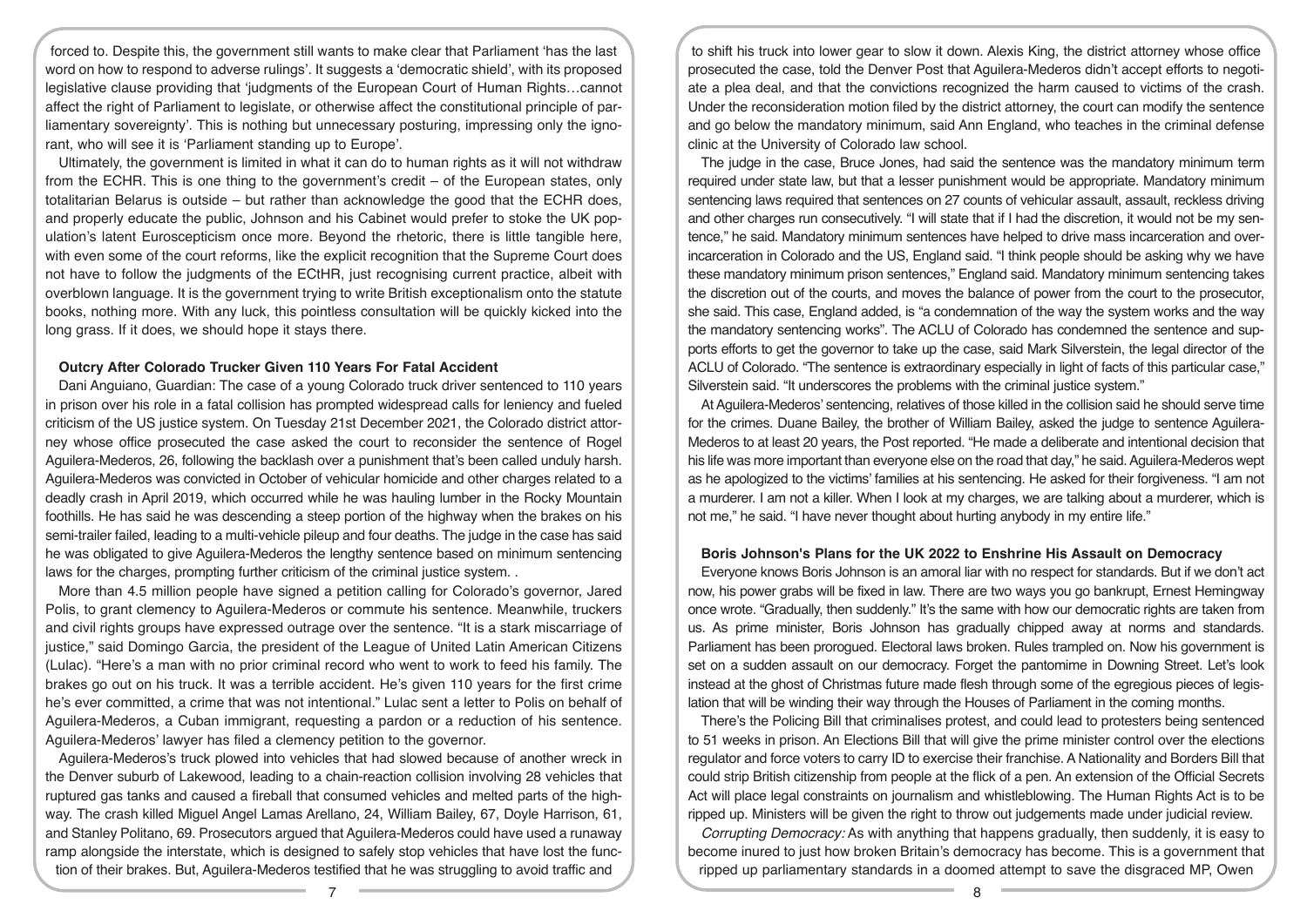Paterson, who had lobbied for companies that paid him hundreds of thousands of pounds. The Downing Street parties – and their cack-handed cover up – are more a symptom than a cause of the rot, but they are indicative of a morally bankrupt elite. While many in the media talk of 'sleaze', the reality is that Johnson has presided over a culture of corruption and clientelism. What other words are there to describe a politics in which political donors are given privileged access to a VIP lane for lucrative COVID contracts? openDemocracy first started reporting on irregularities in COVID contracting in April 2020. When we revealed that a PR firm close to Dominic Cummings and Michael Gove had been given a bumper contract without any tender, the Cabinet Office dismissed our questions. Earlier this year, a court found that Gove broke the law in awarding Public First a public contract.

There are so many examples that it's hard to keep track. Take David Frost. He has flounced off as Brexit minister, but the good lord will remain a peer for life. Evidently, the animus of right-wing Tory MPs towards "unelected" health experts does not extend to former Scotch salesmen now selling Singapore-on-Thames. Of course, Frost will have plenty of like-minded company among the ermine. As openDemocracy revealed recently, £3m is the going rate for Tory donors who want a seat in the House of Lords. The Met Police declined to investigate "peers for sale". Plus ca change.

*State Capture:* The fish rots from the head. Johnson has presided over a regime made in his own image: venal, vacuous and in contempt of checks and balances. This is a prime minister who ignored his independent adviser on ministerial interests when it was found that the home secretary Priti Patel had breached the ministerial code, and who elevated the Tory donor Peter Cruddas to the House of Lords in defiance of advice from the House of Lords Appointments Commission. There is a phrase to describe all of this: 'state capture'. As Liz David Barrett explained in openDemocracy in November, state capture is "a type of systematic corruption where narrow interest groups take control of the institutions and processes that make public policy, buying influence not just to disregard the rules but also to rewrite the rules". Just like Viktor Orbán in Hungary and Jair Bolsonaro in Brazil, Johnson has launched attacks on the judiciary and tried to silence the media. Right now, he is changing the rules for our elections, in his favour.

Whatever other reservations Johnson's troops may have, they are right behind him on this. While over 100 Tory MPs rebelled against COVID restrictions recently, few on the government benches have opposed legislation that will make voter ID mandatory – even though at the 2019 general election, there were just 33 allegations of impersonation out of 58 million votes cast. Whose votes will be lost as a result? Inevitably, those who are already excluded from full participation in society: ethnic minorities and immigrants, the poor, not to mention all those inconveniently progressive students.

The Elections Bill also gives the government the power to set the "strategy and policy" of the Electoral Commission. That's the same Electoral Commission that senior Conservatives have called to be abolished. Under Johnson, the British government's woeful transparency record has gotten even worse. When openDemocracy revealed the existence of a secretive Freedom of Information Clearing House in the heart of government, Whitehall responded by calling our journalism "tendentious". That was nonsense – a parliamentary inquiry has since been launched into the Clearing House – but the problems remain. Any administration in which special advisors can control what information is released is deeply compromised.

*Fightback:* It's easy to be gloomy right now. The backlash against democracy is global and organised. The anti-abortion activists peddling LGBTQI 'conversion therapy' in the United States and around the world are part of the same anti-democratic nexus that suppresses and disenfranchises minority voters. The same dark money playbook of anonymously-funded think tanks

and client media that openDemocracy has done so much to uncover is now being used by vested interests to fight everything from climate change action to mask mandates. Now we face the gravest of challenges: the fight to protect the fabric of our democracy.

OpenDemocracy is fundamentally a response to the crisis of democracy, in the UK and internationally. With a dedicated team of independent journalists and a worldwide network, we have a track record of uncovering the scandals that really matter. Knowledge and action are the key tools in our arsenal. Uncovering what's really going on is vital. People need to know that their rights are being eroded and how the rules that govern their democracy are being broken. Information alone isn't enough. We need action. There are steps we can take. Last month, more than 4,000 openDemocracy readers wrote to their MPs calling for parliamentary standards to be strengthened. That's a start, but there is so much more to do. You, our readers, have a vital role to play. It is only by working together, as citizens, that we can turn back the anti-democratic tide. Hemingway's law of bankruptcy holds for democracy too. Now the time for gradual action has passed. We need to act suddenly, and collectively, to protect our rights. Before it's too late.

#### **Dalian Atkinson: Police Apologise for Killing Black Ex-Footballer**

Joseph Lee, BBC News:Police have sent a written apology to the family of ex-footballer Dalian Atkinson, six months after an officer who Tasered him and kicked him in the head was jailed for manslaughter. West Mercia's Chief Constable Pippa Mills said she was "deeply sorry". "A police uniform does not grant officers immunity to behave unlawfully or to abuse their powers," she wrote. The family of Mr Atkinson, a former Premier League star with Aston Villa, had said the case showed the need for change in the way black people were treated by police and the criminal justice system, in the wake of the Black Lives Matter movement.

Ms Mills only took over as chief constable of West Mercia Police in September, three months after the legal proceedings ended. In her letter to the family, she said that due to the European Convention on Human Rights, there was an "obligation" for her to "acknowledge and accept" on behalf of the force that Mr Atkinson's human rights were breached. "Ben Monk's conduct was in direct contradiction to the standards and behaviour of the policing service, and understandably undermined public confidence," she said.

The chief constable added: "I am deeply sorry for the devastating impact the actions of a West Mercia officer has caused you and I extend my deepest condolences to you all, and Dalian's wider family and friends." Ms Mills said she recognised the incident was "devastating" for the family, adding: "I cannot imagine the immense pain you have felt and how the significant delays with the trial have also added to your burden of grief. "You have demonstrated great strength and dignity throughout the past five years." Mr Atkinson, who was suffering from a serious illness which had affected his physical and mental health, died in hospital in 2016 after he was arrested outside his father's home in Telford, Shropshire. Monk used his taser on the 48-year-old for 33 seconds and kicked him as he lay in the street, hard enough to leave bootlace prints on Mr Atkinson's forehead. The judge at Monk's trial described his actions as an "obvious" use of excessive force. After Monk was jailed in June for eight years, the police watchdog said it was the first time in three decades a British officer had been convicted of manslaughter for their actions in the course of their duties Since 1990, 10 officers had faced murder or manslaughter charges but were acquitted or the cases against them collapsed.